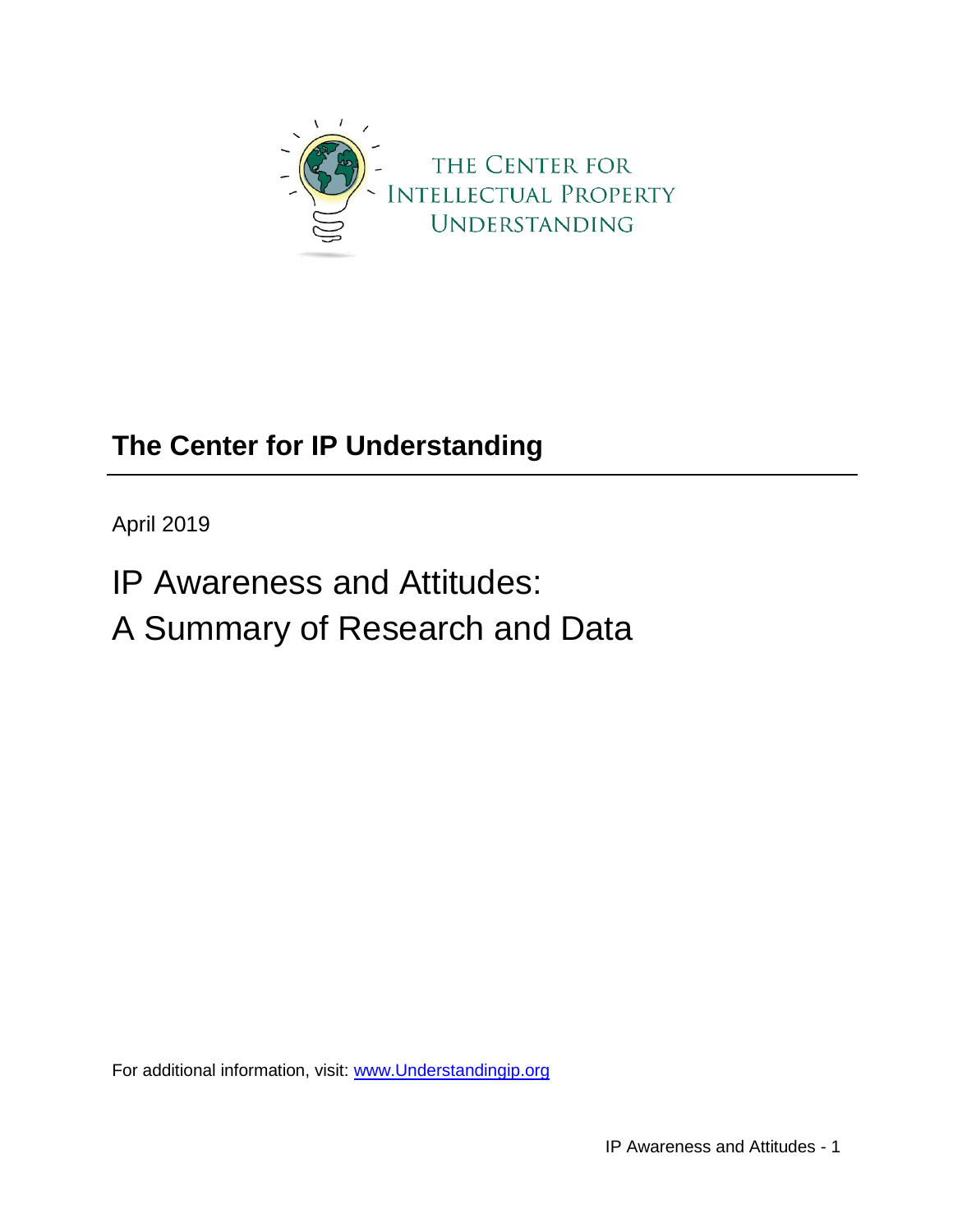#### **Introduction**

From media coverage of growing trade tensions between such powers as the United States and China to the rising debate on drug pricing reforms, there is no doubt that intellectual property is occupying a more prominent position in the mainstream. But just because something is seen more often does not mean that it is well understood. IBM Chief Patent Counsel and a board member of the Center for Intellectual Property Understanding (CIPU), Manny Schecter, recently wrote, ["Awareness and understanding of IP are not the same thing.](https://www.ipwatchdog.com/2019/02/03/closing-gap-intellectual-property-awareness-understanding/id=105866/)" The general public might know that patents, copyright and trademarks exist and even that they are valuable, but they may not know what purpose they serve or why they are valuable.

In order to quantify the current state of intellectual property understanding moving beyond basic awareness of IP, CIPU reviewed 15 studies and surveys focusing on IP awareness and perception. This research surveyed levels of awareness and attitudes among important stakeholder groups including consumers, small businesses and college students. We found that, for the most part, there was significant basic awareness of both intellectual property and the importance of respecting it. However, the research also revealed that there is a low understanding of why IP is important, a deficit that appears to encourage counterfeit purchases and content abuse, discourage small businesses from growing and leads students to misapprehend their ability to protect their work.

In the global economy of the 21st century, it is necessary to do more than pay lip service to IP and this report attempts to unearth some of the factors causing poor IP understanding and negative attitudes, while suggesting efforts that can be made to improve the situation.

### **A Look at Recent Research about IP Awareness Among Consumers, Businesses and College Students**

Surveys of IP awareness among consumers reveal a common theme: although the purchasing public generally believes that intellectual property protections are important, but in practice they are more willing to put those beliefs aside to obtain counterfeit branded goods that are not readily available or are expensive. [A March 2017 survey](https://euipo.europa.eu/tunnel-web/secure/webdav/guest/document_library/observatory/documents/IPContributionStudy/2017/european_public_opinion_study_web.pdf) of more than 26,500 respondents conducted by the European Union Intellectual Property Office (EUIPO) found that the overwhelming majority of respondents (97%) believe that inventors and creators should be able to protect their IP rights and should be paid for their work.<sup>1</sup> According to the survey, strong majorities believe that nothing can justify the purchase of counterfeit goods (70%) and that counterfeits ruin businesses and jobs (78%).<sup>2</sup> While rates of intentional counterfeit purchases are low in the EU survey, it is noted that the percentage of those who declared that they intentionally purchased counterfeits rose by three percentage points up to 7% in the years since

<sup>1</sup> *European Citizens and Intellectual Property: Perception, Awareness, and Behaviour*, European Union Intellectual Property Office, March 2017 [\(https://euipo.europa.eu/tunnel](https://euipo.europa.eu/tunnel-web/secure/webdav/guest/document_library/observatory/documents/IPContributionStudy/2017/european_public_opinion_study_web.pdf)web/secure/webdav/quest/document\_library/observatory/documents/IPContributionStudy/2017/european [\\_public\\_opinion\\_study\\_web.pdf\)](https://euipo.europa.eu/tunnel-web/secure/webdav/guest/document_library/observatory/documents/IPContributionStudy/2017/european_public_opinion_study_web.pdf) 2 *Id.*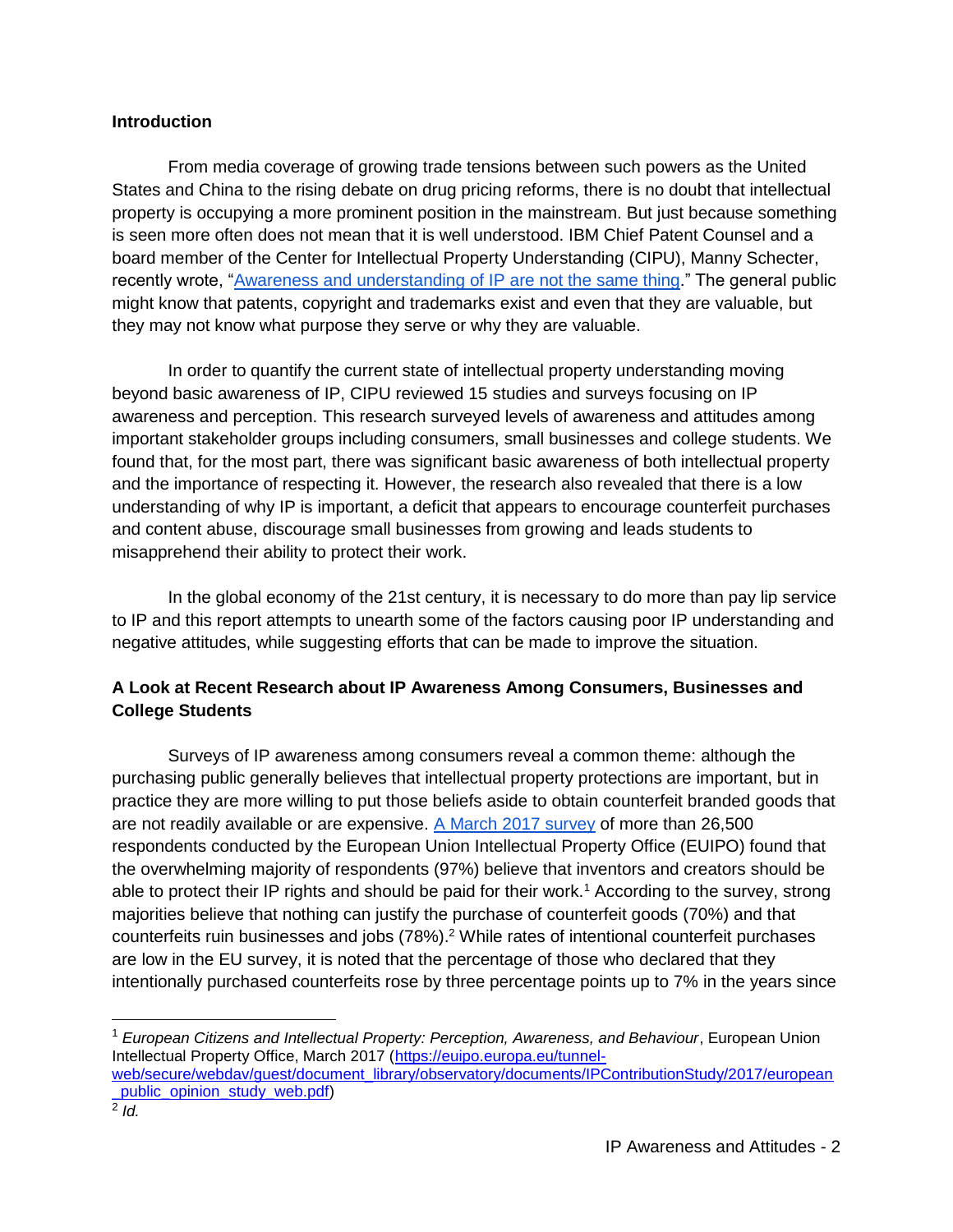the EUIPO conducted a similar survey in 2013. $3$  Age seemed to be an influencing factor as 15% of 15 to 24 year olds declared that they bought counterfeits intentionally; this percentage decreased with each successive age group.<sup>4</sup>

When looking at EU respondents who admitted to purchasing counterfeited or pirated goods, availability of legitimate goods emerges as a major contributor. Thirty-one percent of those who purchased counterfeits said that they believed it was acceptable to do so if no legal alternative was available and only 54% felt that lawful services offered more diversity in product offerings than unlawful services.<sup>5</sup> Consumer confusion was also a major factor for those who admitted to purchasing fake goods. Ten percent of counterfeit purchasers were misled when making their purchases and 35% were unsure if they purchased a legitimate article.<sup>6</sup>

In other jurisdictions, the disconnect between consumer perceptions of IP rights and consumer practices is even more pronounced. [A May 2017 consumer perception survey](https://ecck.eu/wp-content/uploads/2017/06/2017-Busan-Consumers-Perception-of-Counterfeit-Products_ENG.pdf) conducted in Busan, South Korea, showed that, while another overwhelming majority (96%) said that counterfeit branded or trademarked goods were a problem, 41% of respondents admitted to purchasing a counterfeit product.<sup>7</sup> Most Korean consumers who had purchased counterfeits did so through online platforms such as Alibaba, G-market and Interpark, reflecting the wide availability of counterfeit products on those e-commerce sites. Apparel products, specifically clothing and shoes, were the most popular purchase among those procuring counterfeits. 56% of those who bought counterfeits did so because of the low price of those products.<sup>8</sup> This survey also indicates that consumers believe that law enforcement needs to engage in more effective policing to stem counterfeit purchases, perhaps showing that consumers have low ability or faith in their own capacity to self-police their purchasing habits. More than two-thirds of the survey's respondents wanted to see increased punishments for those involved in counterfeits and 17% felt that criminalization for selling counterfeits was appropriate.<sup>9</sup>

 $\overline{a}$ 3 *Id.*

<sup>4</sup> *Id.*

<sup>5</sup> *Id.*

<sup>6</sup> *Id.*

<sup>7</sup> *Busan Consumers' Perception of Counterfeit Products*, European Chamber of Commerce in Korea, 2017 [\(https://ecck.eu/wp-content/uploads/2017/06/2017-Busan-Consumers-Perception-of-Counterfeit-](https://ecck.eu/wp-content/uploads/2017/06/2017-Busan-Consumers-Perception-of-Counterfeit-Products_ENG.pdf)[Products\\_ENG.pdf\)](https://ecck.eu/wp-content/uploads/2017/06/2017-Busan-Consumers-Perception-of-Counterfeit-Products_ENG.pdf)

<sup>8</sup> *Id.*

<sup>9</sup> *Id.*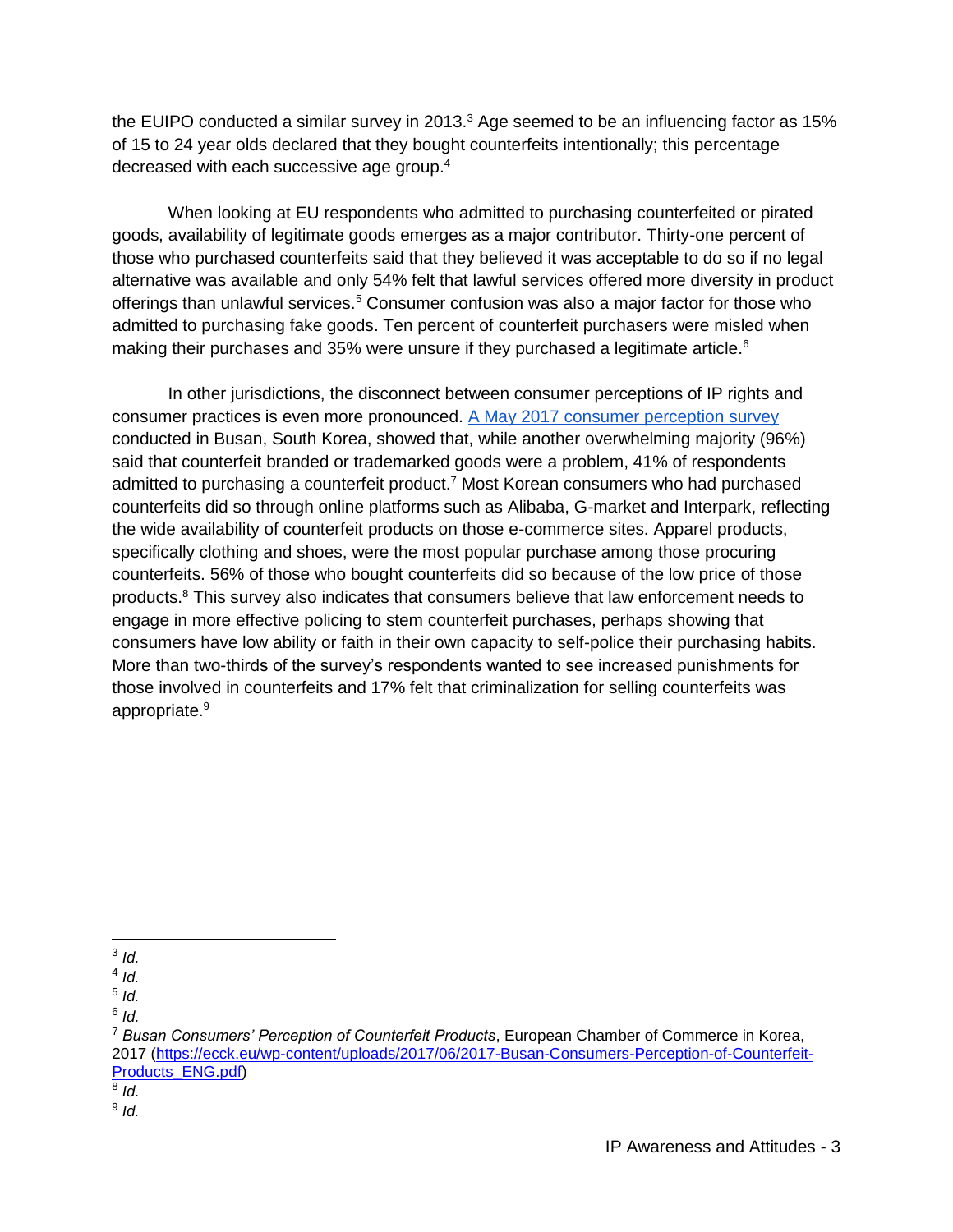### While the majority believe that counterfeits damage the economy the perceived impact on innovation is weaker



Perception, Awareness, and Behavior," Pg. 10 European Union Intellectual Property Office

While consumers in the general public traditionally have not been expected to engage in intellectual property topics on a regular basis, collegiate-level students in many areas of study could benefit from understanding IP issues that are likely to become important during their professional careers. However, [a thorough survey by the Intellectual Property Awareness](http://ipaware.org/wp-content/uploads/2016/10/IPAN_NUS_University_IP_Policy_16aug16.pdf)  [Network](http://ipaware.org/wp-content/uploads/2016/10/IPAN_NUS_University_IP_Policy_16aug16.pdf) (IPAN) of 2,800 students across 152 UK-based higher education institutions reflected low levels of student understanding and poor education regarding IP topics. The survey found that 68% of student respondents expected to engage in an IP activity related to their ideas but nearly one-fifth of students (19%) had no idea whether there was any IP that was related to their project work completed at school.<sup>10</sup> Despite higher expectations among students of their involvement in IP activities, 60% of students said that they had sought out any information about IP or IP protections while in school.<sup>11</sup> Further, the IPAN study found a significant disconnect between student expectations on getting advice from faculty and the faculty's ability to provide that guidance. Sixty-eight percent of students surveyed indicated that they would seek advice on IP rights from their school and while 38% said that they would simply review the IP policy, 27% expected to be able to obtain advice from faculty members.<sup>12</sup> However, of the 250 academic and tutorial staff surveyed by IPAN, only about one-third indicated that they were confident that they could handle student questions on IP matters.<sup>13</sup> The study also revealed that

<sup>10</sup> *University IP Policy: Perception and Practice*, Intellectual Property Awareness Network Education Group, July 2016 [\(http://ipaware.org/wp-](http://ipaware.org/wp-content/uploads/2016/10/IPAN_NUS_University_IP_Policy_16aug16.pdf)

[content/uploads/2016/10/IPAN\\_NUS\\_University\\_IP\\_Policy\\_16aug16.pdf\)](http://ipaware.org/wp-content/uploads/2016/10/IPAN_NUS_University_IP_Policy_16aug16.pdf)  $11$  *Id.* 

<sup>12</sup> *Id.*

 $13$  *Id.*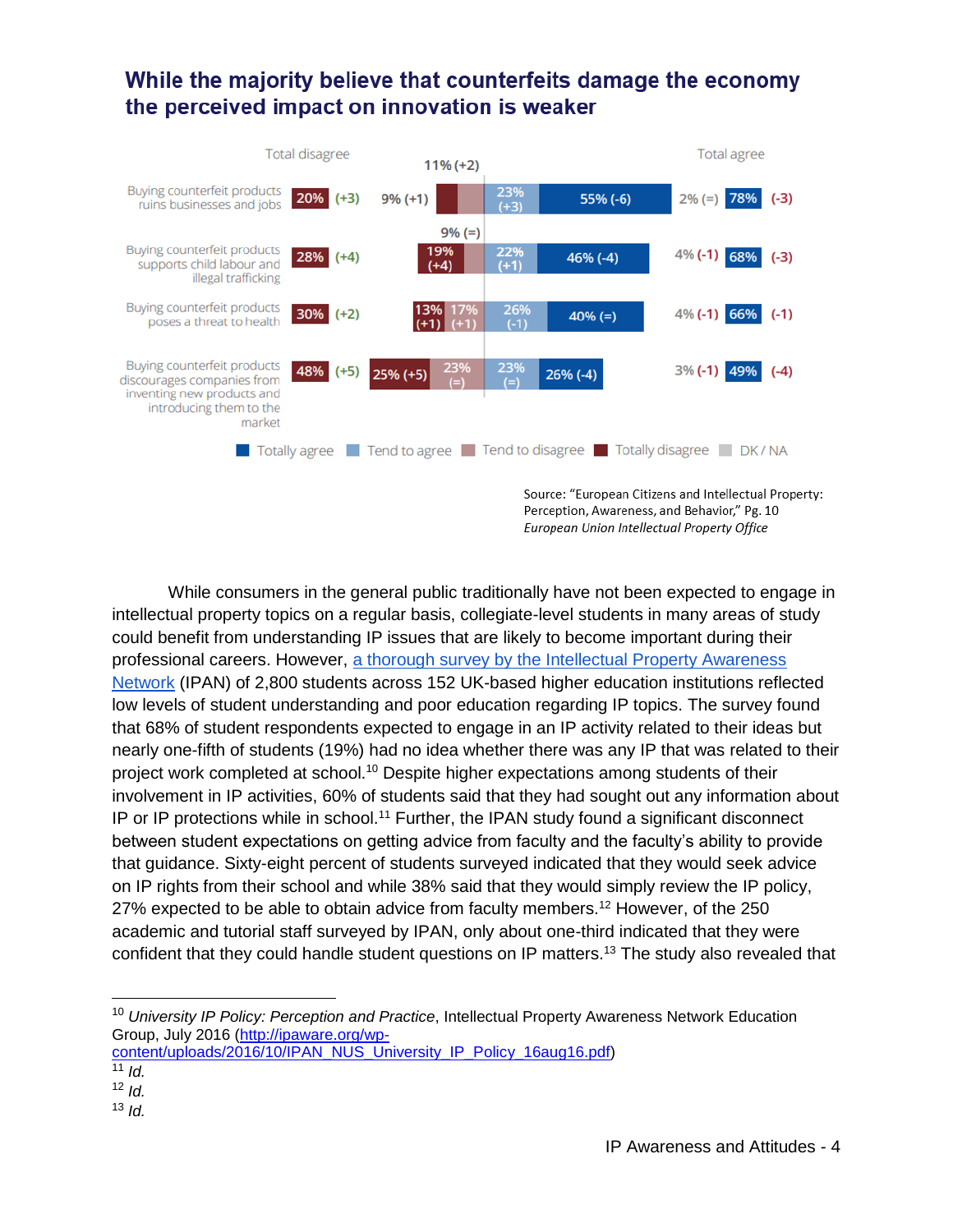staff member belief that IP should be taught at higher education institutions was not resulting in actual coursework on those topics. 76% of staff surveyed said that IP should be taught at the school, but 69% of students said that they received no IP education, or they did not know whether they had.<sup>14</sup>

Low levels of IP awareness exist among small- and medium-sized enterprises (SMEs), enterprises could benefit from the ability to scale-up through the protection and licensing of their intellectual property. In 2015 the UK Intellectual Property Office (UKIPO) published [a survey on](https://assets.publishing.service.gov.uk/government/uploads/system/uploads/attachment_data/file/500211/IP_awareness_survey_2015.pdf)  [IP awareness issues](https://assets.publishing.service.gov.uk/government/uploads/system/uploads/attachment_data/file/500211/IP_awareness_survey_2015.pdf) as they relate to small- and medium-sized enterprises (SMEs). Analysis of 502 responses during this study showed that, while 94% of all businesses felt that it was important for businesses to understand how to value their IP, 96% of firms had not valued their IP.<sup>15</sup> Overall, this survey found low rates of recognition of patents as important as only 10 to 15% of respondents indicated that they believed patents were important and only 5 to 9% of respondents actually obtained patent protections.<sup>16</sup> Trademarks were believed to be more important but larger firms placed a greater importance on this form of IP than smaller firms. Only 46% of micro-entities with less than 10 employees said trademarks were important, compared to 52% of SMEs and 61% of larger firms.<sup>17</sup> SMEs outperformed larger firms slightly in terms of obtaining trademark protections, but micro-entities lagged as only 21% of those firms obtained trademarks.<sup>18</sup>

The United States is widely considered to be the bastion of intellectual property rights and enforcement, but studies of U.S. consumers also showed a low understanding of the legality surrounding purchases of counterfeit and pirated goods. Lack of consumer awareness of illegal activities in an IP context were also discovered in [a study of more than 1,700 U.S.](https://scholarship.law.ufl.edu/cgi/viewcontent.cgi?article=1178&context=flr)  [adults](https://scholarship.law.ufl.edu/cgi/viewcontent.cgi?article=1178&context=flr) published in the *Florida Law Review* in 2014. When presented with a series of intellectual property enforcement scenarios in different IP contexts, the perception of respondents between IP protection and what the law actually protected was only partially consistent regarding copyright. In two of three scenarios, no more than 60% of respondents agreed with copyright law and a third scenario involving joint creator status produced an even lower percentage.<sup>19</sup> The study also unveiled a poor understanding of patent law among respondents. In a scenario looking at the threshold for creativity required for patent protection, only 26% of respondents understood that obviousness could render an invention unpatentable.<sup>20</sup> However, there seems to be a belief that patent protections are more valuable to creators than copyright protections. A scenario contemplating infringement in both the copyright and patent contexts found that 70% of

 $\overline{a}$ 

<sup>15</sup> *Intellectual Property Awareness Survey 2015*, UK Intellectual Property Office, 2015 [\(https://assets.publishing.service.gov.uk/government/uploads/system/uploads/attachment\\_data/file/50021](https://assets.publishing.service.gov.uk/government/uploads/system/uploads/attachment_data/file/500211/IP_awareness_survey_2015.pdf) [1/IP\\_awareness\\_survey\\_2015.pdf\)](https://assets.publishing.service.gov.uk/government/uploads/system/uploads/attachment_data/file/500211/IP_awareness_survey_2015.pdf)

 $14$  *Id.* 

 $\overline{16}$  *Id.* 

<sup>17</sup> *Id.*

 $18$  *Id.* 

<sup>19</sup> *The Public Perception of Intellectual Property*, Gregory N. Mandel, *Florida Law Review*, 2014 [\(https://scholarship.law.ufl.edu/cgi/viewcontent.cgi?article=1178&context=flr\)](file:///F:/(https:/scholarship.law.ufl.edu/cgi/viewcontent.cgi%3farticle=1178&context=flr)

 $^{20}$  *Id.*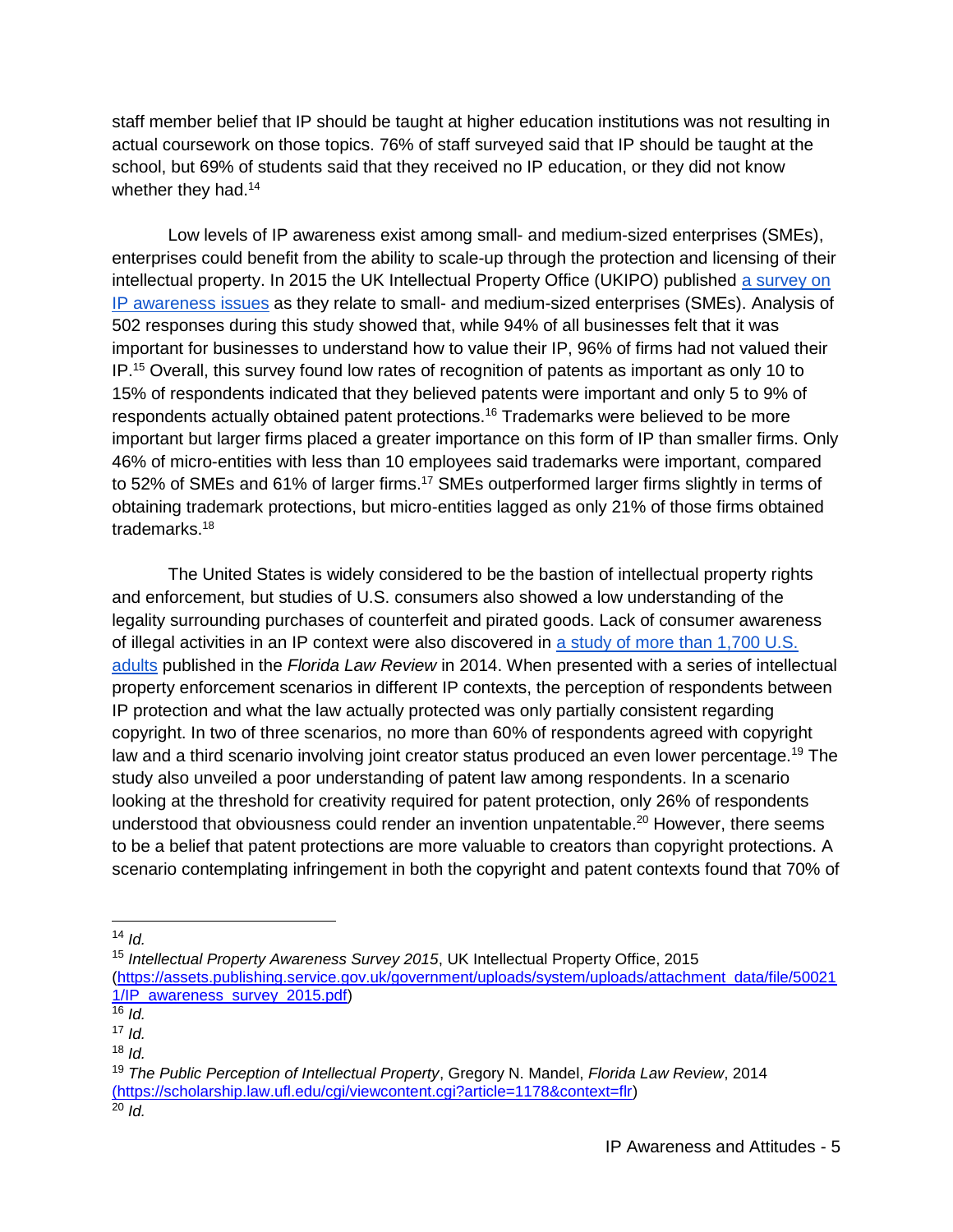respondents felt that the creator of a patented invention should be entitled to monetary damages while 59% believed the creator of a copyrighted work should be entitled to damages.<sup>21</sup>

The *Florida Law Review* study also identifies useful demographics which correlate with those who have a desire for stronger IP rights. Americans who are older, have lower incomes or have higher educations all tended to prefer stronger IP rights; conversely, youth, high income and low education correlated with a preference for weaker IP rights.<sup>22</sup> The study author, Professor Gregory Mandel, now Dean of the Temple University School of Law, found the correlation with lower incomes to be surprising but reasoned that perhaps these individuals were more attracted to the idea of a lone inventor or creator being able to profit from a creative idea. Also interesting was the fact that those individuals with more IP experience preferred weaker IP rights and while Mandel notes that this "may seem incongruous at first," it leads to the conclusion that those with more copyright or patent experience may prefer weaker rights to provide greater access for improving upon previous works or inventions.



## Mean intellectual property strength rating (by segment)

\$75,000 annual income. "Low Education" = high school degree or less; "High Education" = college degree or more.

Source: "The Public Perception of Intellectual Property," Pg. 41 Florida Law Review

A 2010 survey commissioned by the U.S. National Crime Prevention Council (NCPC) further shows that U.S. consumers have a poor understanding how counterfeit purchases impact intellectual property owners. The survey found that most people could not accurately describe either "intellectual property" or "intellectual property crimes" and also felt that, if IP theft

 $\overline{a}$ <sup>21</sup> *Id.*

<sup>22</sup> *Id.*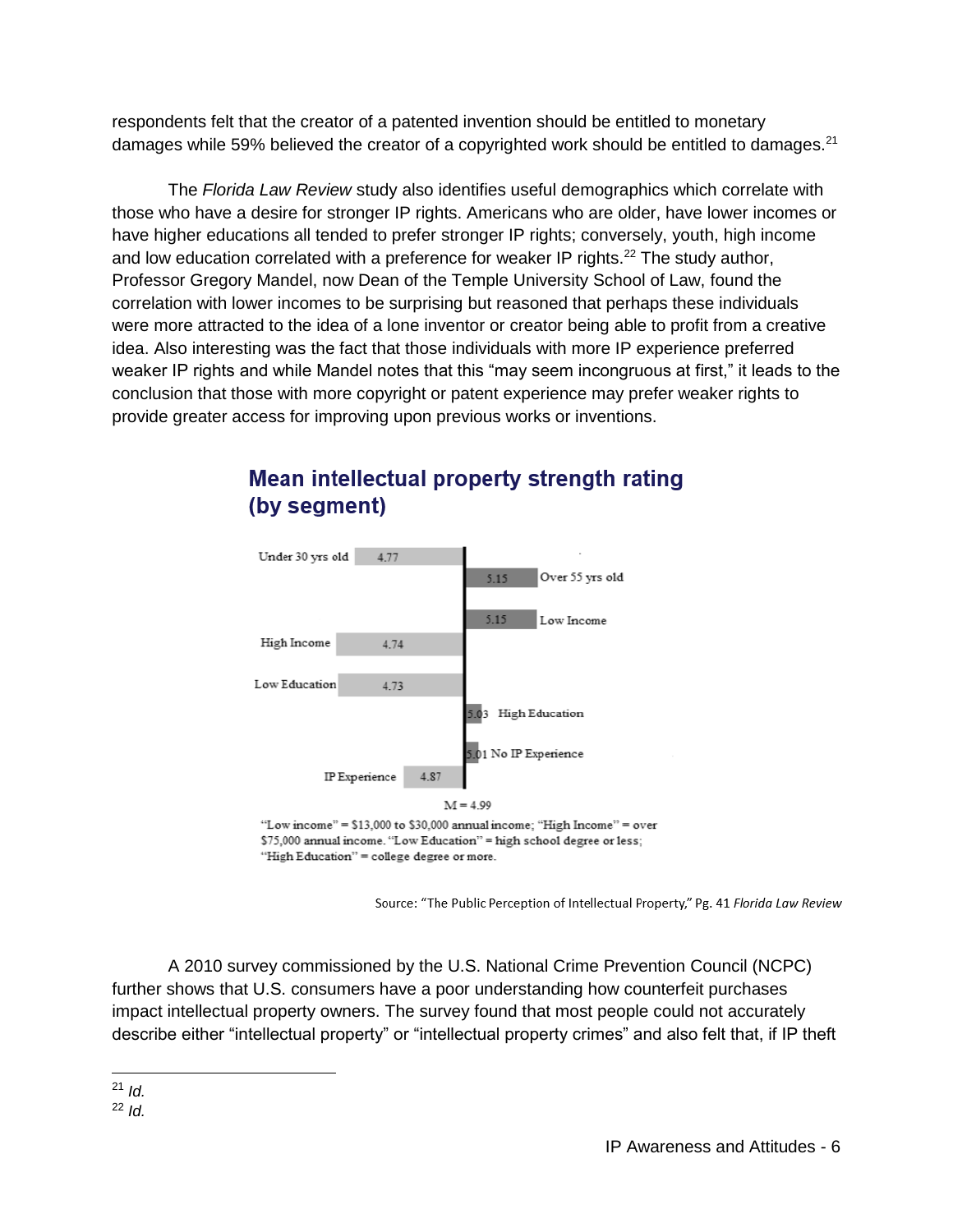was a serious problem, they would see more arrests or news stories on the subject.<sup>23</sup> Most consumers also did not believe that IP theft could be likened to other forms of theft like shoplifting or robbery but the survey also revealed a low understanding of what constituted an IP crime. The NCPC study found that more than 80% of Americans over age 18 believed that it was illegal to knowingly purchase counterfeit or pirated products when the truth is that such purchases are only illegal when the products are obtained in large quantities and intended for  $resale<sup>24</sup>$ 

The limited amount of available research quantifying IP awareness among U.S. college students paints a bleak picture of low understanding among those individuals who will likely encounter IP matters during their professional careers. In 2012, Brookings Institution published an op-ed containing the findings of [an informal survey of graduate engineering students](https://www.brookings.edu/opinions/intellectual-property-awareness-at-universities-why-ignorance-is-not-bliss/) at University of California, Los Angeles (UCLA) conducted by a UCLA professor who wanted to gauge IP awareness at that school. Although the survey had a small sample size (60 students), it could be assumed that these students should have a high understanding of IP importance given their involvement with engineering topics as well as obligations those students must disclose potentially patentable inventions developed in the course of school-directed research under UCLA's IP policy. However, more than one-fifth (21%) of the students surveyed said that they did not know enough about patents to answer the question "what is a patent?"<sup>25</sup> Thirty-two percent could not answer the question "what is copyright?"<sup>26</sup> Trademarks and trade secrets were even less understood as 51% of students surveyed could not identify what a trademark was and 68% of students could not identify what a trade secret was.<sup>27</sup> The UCLA professor conducting the survey indicated that the low level of IP awareness among the students was likely the result of faculty members who fail to discuss even the basics of intellectual property or are unequipped to. As the author points out, an engineering student without an understanding of trade secrets could unwittingly contribute to the theft in the course of his or her career.

The Philippines ranked 37th among international IP systems in [the U.S. Chamber of](https://www.theglobalipcenter.com/wp-content/uploads/2019/02/023593_GIPC_IP_Index_2019_Full_03.pdf)  [Commerce's International IP Index](https://www.theglobalipcenter.com/wp-content/uploads/2019/02/023593_GIPC_IP_Index_2019_Full_03.pdf) and yet recent research from that country shows that college students there receive a more robust IP education than the UCLA students identified in the 2012 Brookings op-ed.<sup>28</sup> [A 2018 survey of students and faculty members](https://knepublishing.com/index.php/Kne-Social/article/view/2390/5258) from Bataan Peninsula State University solicited 124 respondents. According to that survey, 39% of students learned

<sup>23</sup> *Intellectual Property Theft: Get Real*, U.S. National Crime Prevention Council, 2010, as printed within *Intellectual Property Consumer Surveys: Literature Review*, Edelman Berland, June 2013 [\(https://www.lrpv.gov.lv/sites/default/files/media/Observatorija/Intellectual\\_Property\\_Consumer\\_Surveys.p](https://www.lrpv.gov.lv/sites/default/files/media/Observatorija/Intellectual_Property_Consumer_Surveys.pdf) [df\)](https://www.lrpv.gov.lv/sites/default/files/media/Observatorija/Intellectual_Property_Consumer_Surveys.pdf)

 $\overline{24}$  *Id.* 

<sup>25</sup> *Intellectual Property Awareness at Universities: Why Ignorance Is Not Bliss*, John Villasenor, Brookings Institution, November 27, 2012 [\(https://www.brookings.edu/opinions/intellectual-property-awareness-at](file:///F:/(https:/www.brookings.edu/opinions/intellectual-property-awareness-at-universities-why-ignorance-is-not-bliss/)[universities-why-ignorance-is-not-bliss/\)](file:///F:/(https:/www.brookings.edu/opinions/intellectual-property-awareness-at-universities-why-ignorance-is-not-bliss/)

 $\overline{^{26}$  *Id.* 

<sup>27</sup> *Id.*

<sup>28</sup> *Inspiring Tomorrow: U.S. Chamber of Commerce International IP Index, 7th Edition*, Global Innovation Policy Center, February 2019 [\(https://www.theglobalipcenter.com/wp](https://www.theglobalipcenter.com/wp-content/uploads/2019/02/023593_GIPC_IP_Index_2019_Full_03.pdf)[content/uploads/2019/02/023593\\_GIPC\\_IP\\_Index\\_2019\\_Full\\_03.pdf\)](https://www.theglobalipcenter.com/wp-content/uploads/2019/02/023593_GIPC_IP_Index_2019_Full_03.pdf)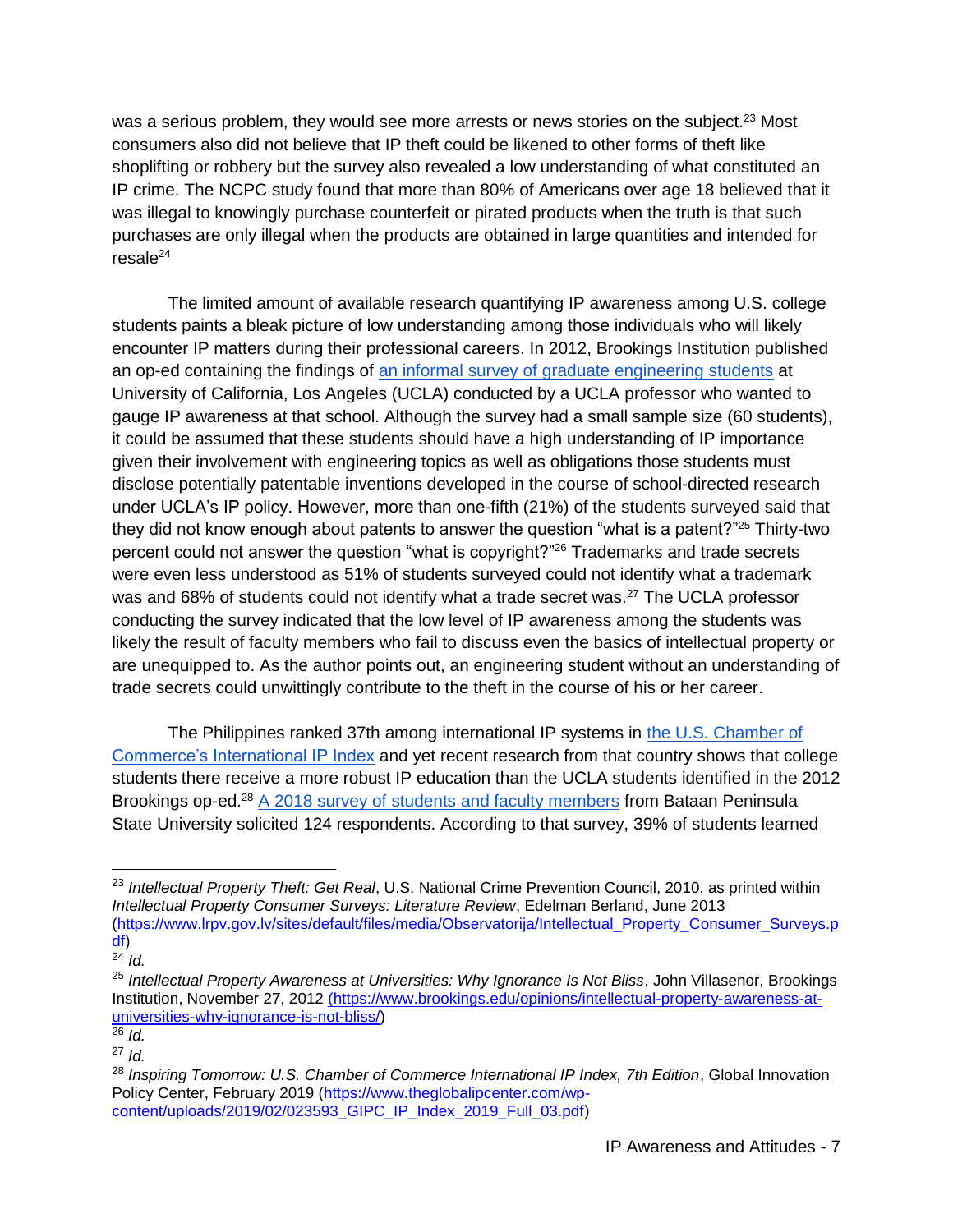about IP topics at the secondary level of education prior to attending university.<sup>29</sup> 85% of those students who received information on IP topics did so by asking for advice on IP topics.<sup>30</sup> Other common ways that students received their IP education was through IP briefing workshops (77%), learning modules focused on IP (64%) and integration of IP issues into coursework (60%). These high percentages suggest that students have been reached with IP information in more than one way. There was also high agreement between student and faculty members about the importance of everyone who is involved in collaborative work receiving some recognition (74% of students, 80% of faculty) and the relevancy of knowing where to find patent information (91% of students, 80% of faculty). $31$  This shows that, despite its low relative ranking compared to the United States, it may be the case that schools in the Philippines, and possibly in other countries, are doing a better job of preparing the future generation of professionals for their encounters with IP matters.

This conclusion also seems to be borne out by [a 2012 survey of 111 students](http://www.virtusinterpress.org/IMG/pdf/10-22495_cocv10i1c7art7.pdf) by faculty at Malaysia's Multimedia University of attendees at both that school as well as LimKokWing University. This study revealed that university students generally understood that both plagiarism of peers, textbooks or Internet sources as well as unauthorized downloading of music and movies constituted infringement of IP rights.<sup>32</sup> The students in the Malaysia survey were also in agreement on ways that more information on intellectual property could be conveyed effectively online through social networks, blogs and chat rooms.<sup>33</sup> The active participation of government bodies and universities in promoting and enforcing IP rights as well as universitylevel workshops on IP rights were identified as other effective methods of increasing IP awareness among students.<sup>34</sup>

### **Factors Impacting IP Awareness: Cost, Age and Corporate Interests**

One of the common threads tying both consumers and SMEs to low IP awareness is cost, whether that is the high price of obtaining authentic consumer articles or the high cost of getting involved in the intellectual property system. Consumer surveys in both Europe and South Korea point to the fact that an expensive price tag is perhaps the most important factor behind a consumer's decision to obtain counterfeit or pirated goods. The 2017 EUIPO study found that 27% of respondents agreed that purchasing a counterfeit was acceptable if the price of the original or authentic article was too high, with 10% of respondents indicating that they "totally agree" that counterfeit purchases were acceptable in such instances.<sup>35</sup> By contrast, only

<sup>29</sup> *Taking Intellectual Property Rights Seriously: Are We In or Out?*, Eduardo S. Tinao, Arlene D. Ibañez, Cristina G. Rivera, Aaron Paul Rivera, Charity S. Enriquez and Andrea O. de Jesus, Bataan Peninsula State University, 2018 [\(https://knepublishing.com/index.php/Kne-Social/article/view/2390/5258\)](https://knepublishing.com/index.php/Kne-Social/article/view/2390/5258)) <sup>30</sup> *Id.*

 $31$  *Id.* 

<sup>32</sup> *Intellectual Property Rights (IPR) Awareness Among Graduate Students*, Hway-Boon Ong, Yih-Jian Yoong and Bahma Sivasubramaniam, *Corporate Ownership & Control*, Vol. 10, Issue 1, 2012 [\(http://www.virtusinterpress.org/IMG/pdf/10-22495\\_cocv10i1c7art7.pdf\)](http://www.virtusinterpress.org/IMG/pdf/10-22495_cocv10i1c7art7.pdf))

 $33$  *Id.* 

<sup>34</sup> *Id.*

<sup>35</sup> *European Citizens and Intellectual Property: Perception, Awareness, and Behaviour*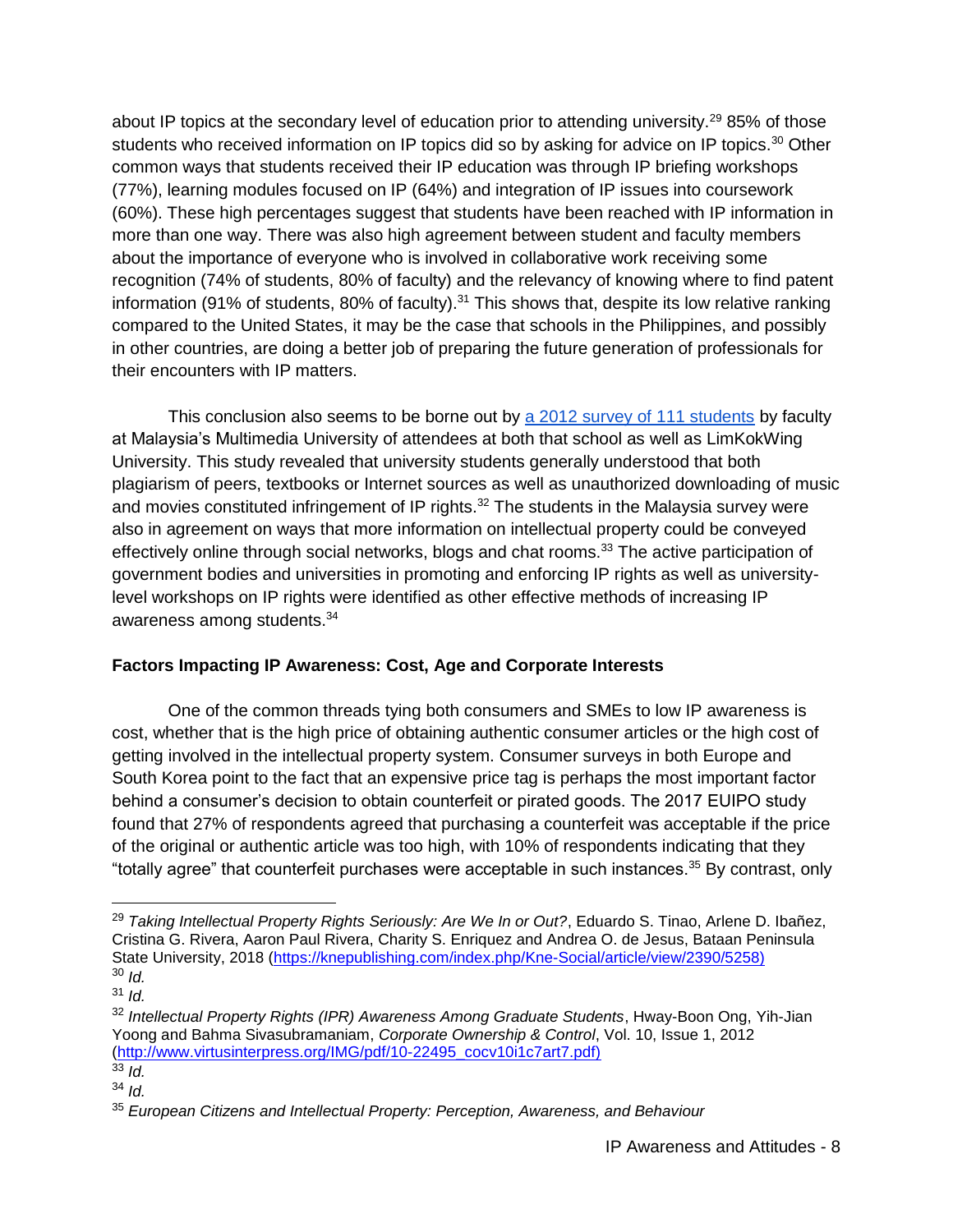17% of respondents agreed that counterfeit purchases were acceptable in situations involving luxury products or where product quality did not matter.<sup>36</sup> Availability was another important concern and 24% agreed that counterfeits were acceptable when the original or authentic article was unavailable where a consumer lived, but product price remained the single greatest factor pushing consumers towards purchasing counterfeits.<sup>37</sup>



Do you think counterfeits are a problem? If yes, what is the reason?

> Source: "Busan Consumer's Perception of Counterfeit Products 2017" Pg. 10 European Chamber of Commerce in Korea

 The low cost of counterfeits was the single-greatest factor leading towards counterfeit purchases in the May 2017 South Korean consumer survey. As noted above, 56% of respondents in that survey found that low price was the main reason for such purchases ahead of people being unaware of a product's counterfeit status (23%), no belief that a counterfeit is less quality than an authentic article (17%) and social acceptance of counterfeits  $(4\%)$ .<sup>38</sup> It is probably fair to assume that low price may have been a secondary consideration in those cases where the authenticity of the product was unknown as that scenario does not rule out purchasing decisions made because one product is priced lower than another.

 $\overline{a}$ <sup>36</sup> *Id.*

<sup>37</sup> *Id.*

<sup>38</sup> *Busan Consumers' Perception of Counterfeit Products*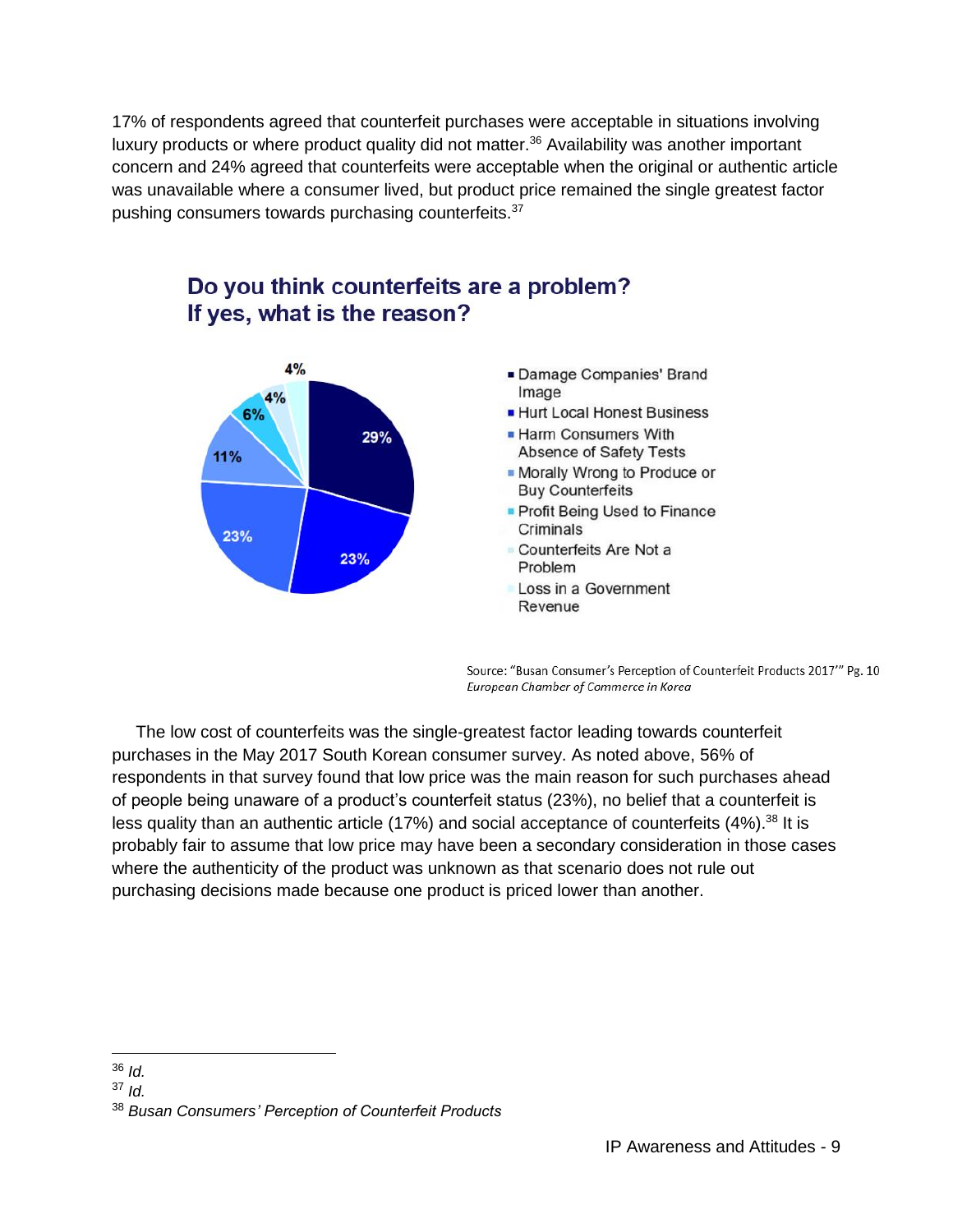## Where did you buy counterfeit goods?



Source: "Busan Consumer's Perception of Counterfeit Products 2017," Pg. 6 European Chamber of Commerce in Korea

Costs were also a hurdle to SME awareness of the value of IP rights, albeit in a different sense. [A 2009 study of SMEs in the UK](https://graduate.accaglobal.com/content/dam/acca/global/PDF-technical/small-business/rr-107-001.pdf) commissioned by the Economic & Social Research Council (ESRC) concluded that SME reluctance to consider IP effectively was due to a combination of a low understanding of IP's value as well as the high initial costs of IP protection.<sup>39</sup> While SME accountants are in contact with legal professionals who may be able to provide expertise on patents and IP matters, they are rarely in touch with attorneys specializing in patent matters and many accounting firms themselves have low IP awareness levels.<sup>40</sup> The authors of this particular study concluded that the need to reduce the costs of participating in the IP system was as important to improving SME awareness of IP rights as convincing those companies of the value of IP.<sup>41</sup> [A 2010 IP awareness survey conducted by](https://www.lrpv.gov.lv/sites/default/files/media/Observatorija/Intellectual_Property_Consumer_Surveys.pdf) the UKIPO reiterated costs as a concern in noting that cost-effective means of promoting and disseminating IPrelated advice was essential for closing the gap between SMEs and larger corporations.<sup>42</sup> This gives us are multiple SME studies on IP awareness which have shown that system costs have an outsized effect on the ability for SMEs to participate in IP systems. The 2015 UKIPO IP awareness survey did not discuss the impact of costs but that could likely be a factor leading toward the large disconnect between the 94% of businesses that believed IP protection was important and the 96% of companies that had not valued their IP.<sup>43</sup>

<sup>39</sup> *Intermediation of Intellectual Property Awareness*, Robert Pitkethly, Economic & Social Research Council, 2009 [\(https://graduate.accaglobal.com/content/dam/acca/global/PDF-technical/small-business/rr-](https://graduate.accaglobal.com/content/dam/acca/global/PDF-technical/small-business/rr-107-001.pdf)[107-001.pdf\)](https://graduate.accaglobal.com/content/dam/acca/global/PDF-technical/small-business/rr-107-001.pdf)

 $\overline{40}$  *Id.* 

<sup>41</sup> *Id.*

<sup>42</sup> *UK Intellectual Property Awareness Survey 2010*, UK Intellectual Property Office, 2010, as printed within *Intellectual Property Consumer Surveys: Literature Review*, Edelman Berland, June 2013 [\(https://www.lrpv.gov.lv/sites/default/files/media/Observatorija/Intellectual\\_Property\\_Consumer\\_Surveys.p](file:///F:/(https:/www.lrpv.gov.lv/sites/default/files/media/Observatorija/Intellectual_Property_Consumer_Surveys.pdf) [df\)](file:///F:/(https:/www.lrpv.gov.lv/sites/default/files/media/Observatorija/Intellectual_Property_Consumer_Surveys.pdf)

<sup>43</sup> *Intellectual Property Awareness Survey 2015*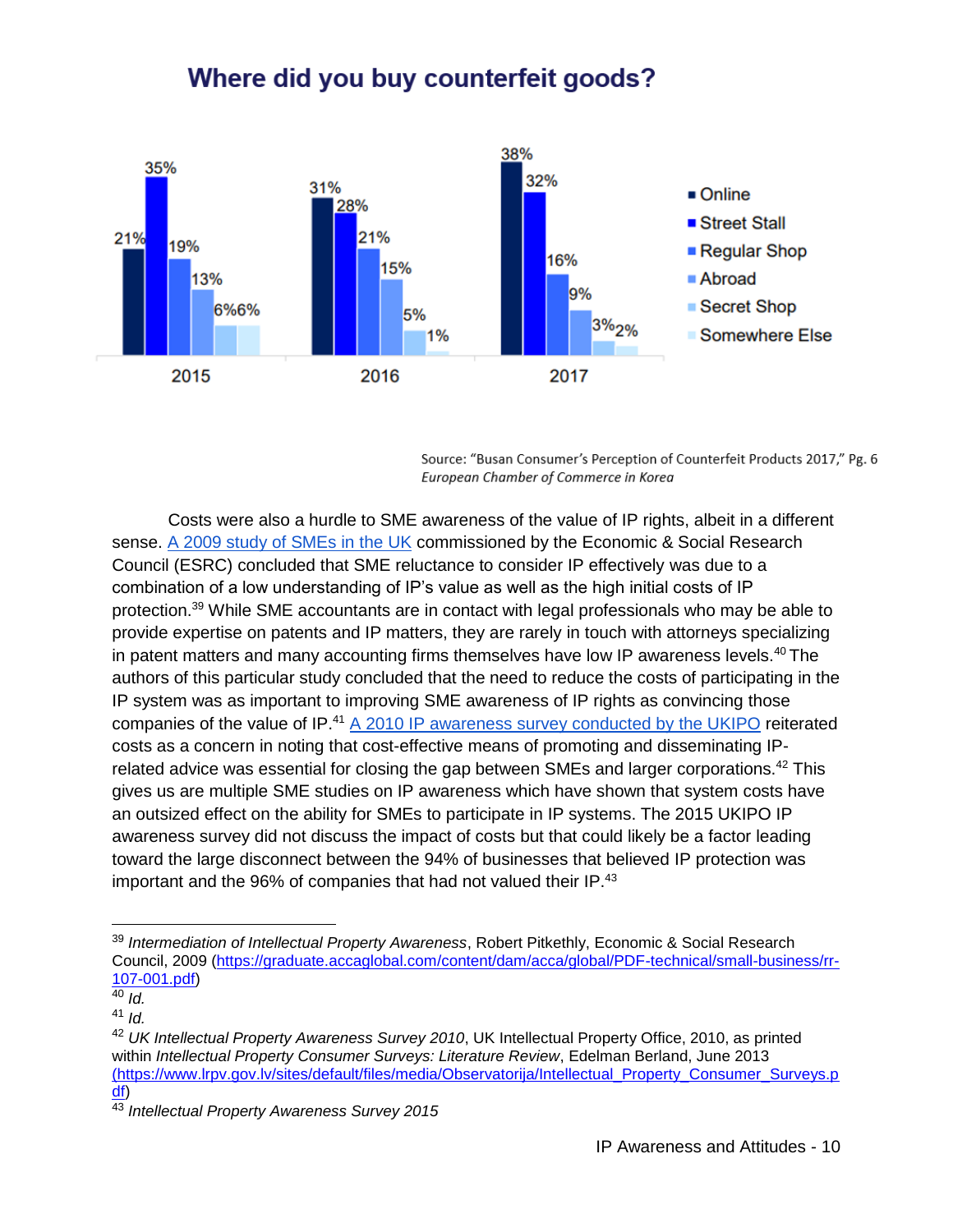

## Should IP be taught at the Higher Education Institution? (teaching staff responses)

Source: "University IP Policy: perception and practice," Pg. 37 Intellectual Property Awareness Network, UK

It is also clear that age is another concern that affects the understanding of IP rights as important to economies. This was made clear by the 2017 EUIPO study which included various findings which were broken down by age groups showing that, for the most part, younger individuals were more inclined to obtain counterfeit or pirated goods than their elders. 15% of those aged 15 to 24 years old purchased counterfeits intentionally as opposed to 9% of individuals aged 25 to 39 years old and 7% of the overall EU population surveyed.<sup>44</sup> Among those accessing illegally streaming content, 27% of 15 to 24 year-olds did so intentionally compared to 18% of 25 to 39 year-olds and only 10% of the total population.<sup>45</sup> This 2017 survey also found that 15 to 24 year-olds also found it more acceptable than other age groups to obtain counterfeits when the price of the authentic article was too high, when the authentic article was unavailable where they live, when product quality does not matter and when the purchase involves luxury products.<sup>46</sup>

Despite this, the 2017 EUIPO survey also indicates that younger people have a better understanding of how to access legally authorized digital services, even if they intentionally obtain access to unauthorized services at a higher rate than other age groups. Whereas 27% of the total EU population surveyed paid for access to a legal download or stream of copyrightprotected content, that figure rose to 41% both for the 15 to 24 year-old and 25

 $\overline{a}$ 

<sup>46</sup> *Id.*

<sup>44</sup> *European Citizens and Intellectual Property: Perception, Awareness, and Behaviour*

<sup>45</sup> *Id.*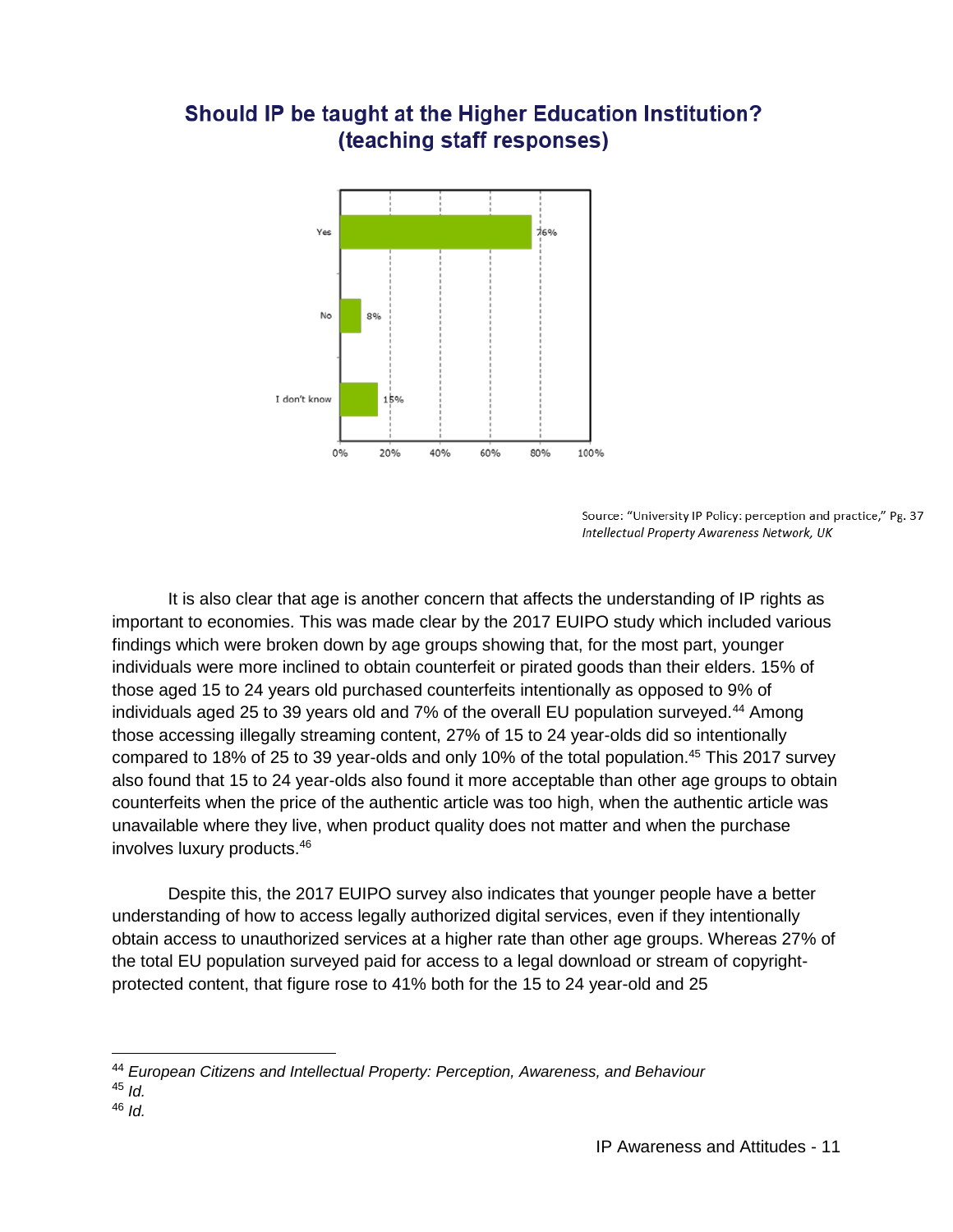to 39 year-old cohorts.<sup>47</sup> So if younger people are more inclined to obtain infringing content, they also know where to find legal content and have shown a propensity towards obtaining content through those channels.

Education also arises as an important factor behind IP awareness among individuals. As noted above, the 2014 *Florida Law Review* article found that higher levels of education correlated with individuals who preferred stronger IP rights.<sup>48</sup> A correlation between levels of education on IP-specific matters and an understanding of IP were also a common thread in the surveys of college students, especially in the Brookings op-ed where low levels of understanding of important IP topics among graduate engineering students were tied to a lack of education in relevant coursework.<sup>49</sup> While the 2012 study of Malaysian students did not quantify the amount of IP education received by students, it noted that, of the two schools surveyed, one had a focus on drama, art and creative technology programs while the other had reputable programs related to management, engineering, information technology, law and creative media.<sup>50</sup> Education programs for these creative professional sectors could very well involve some coursework on IP subject matter. Certainly, the disparate findings of the Brookings op-ed and the 2018 survey at Bataan Peninsula State University shows that the U.S. lags behind other countries in terms of IP-related education.

It is possible that poor IP understanding enabled by a lack of IP education allows the general public to be misled on IP matters, including patents, thanks to the influence of large corporate interests. This point is borne by the 2014 *Florida Law Review* article by Mandel. In a section about intellectual property debates, Mandel gives a short history of the failed Stop Online Piracy Act (SOPA) and PROTECT IP Act of 2011 (PIPA). These proposed laws were both intended to penalize or prohibit Internet entities which were providing access to or disseminating copyright infringing material. Despite initial bipartisan support of both bills, and despite statistics from other surveys showing that the general public supports IP protections as an ideal, a "rapid groundswell of public opposition" formed after various technology and Internet companies opposed the bills, framing the debate as one over Internet censorship and free speech rather than IP rights.<sup>51</sup> Mandel further notes that influence from major industries in the U.S. affected the debate in Congress leading up to the passage of the America Invents Act of 2011 (AIA). If the general public is kept uninformed (moreover, misled) about intellectual property, it allows major corporate interests to advocate for IP reforms that suit their business agenda rather than the larger world of creative and innovative industries.

Global consumer surveys have generally shown that there are regions where the purchasing public more actively seek out counterfeits in clothing brands and pirated music. [A](https://www.lrpv.gov.lv/sites/default/files/media/Observatorija/Intellectual_Property_Consumer_Surveys.pdf)  [2007 survey of nearly 65,000 consumers across 51 countries](https://www.lrpv.gov.lv/sites/default/files/media/Observatorija/Intellectual_Property_Consumer_Surveys.pdf) conducted by the Gallup Organization identified several countries where more than two-thirds of respondents had

<sup>47</sup> *Id.*

<sup>48</sup> *The Public Perception of Intellectual Property*

<sup>49</sup> *Intellectual Property Awareness at Universities: Why Ignorance Is Not Bliss*

<sup>50</sup> *Intellectual Property Rights (IPR) Awareness Among Undergraduate Students*

<sup>51</sup> *The Public Perception of Intellectual Property*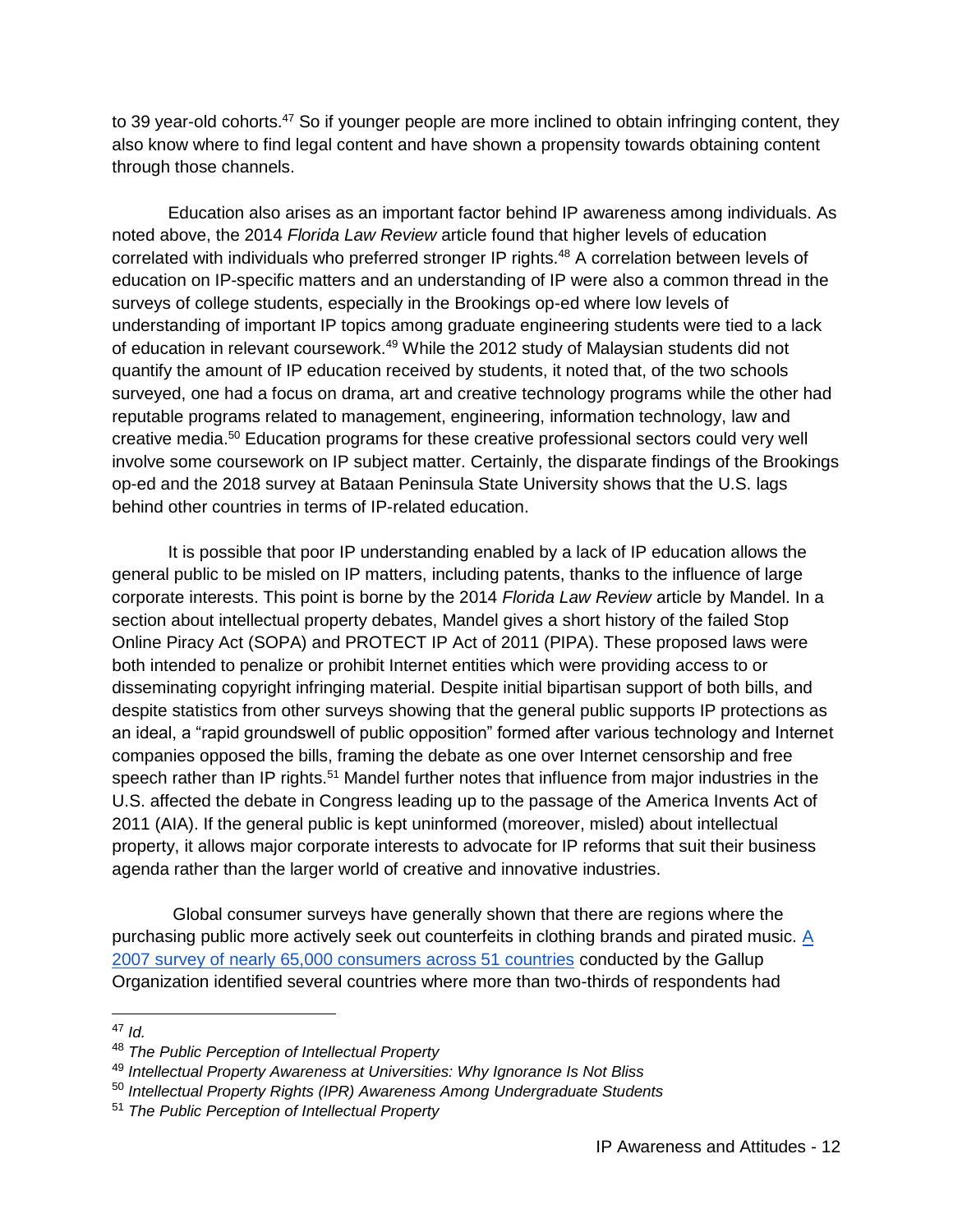purchased counterfeits in the 12 months prior to the survey.<sup>52</sup> Music pirated from protected sources was the most common among fake items purchased by consumers across the world. Pirated music was purchased by more than 40% of consumers surveyed in Asia (43.5%) and Latin America (42.6%) and nearly 40% of respondents in former Soviet Union countries (37.9%).<sup>53</sup> Counterfeit clothing, footwear and cosmetics were also high on the list of fake goods purchased by consumers in the global regions surveyed. While this survey data is more than 10 years old, more recent studies cited above make it clear that music piracy is still a problem today.

More information on global consumer counterfeit habits is available through [a 2009](https://www.lrpv.gov.lv/sites/default/files/media/Observatorija/Intellectual_Property_Consumer_Surveys.pdf)  [survey conducted by Business Action to Stop Counterfeiting and Piracy](https://www.lrpv.gov.lv/sites/default/files/media/Observatorija/Intellectual_Property_Consumer_Surveys.pdf) (BASCAP). BASCAP's study of more than 175 consumer perception studies and more than 200 consumer awareness campaigns reflected major analysis of existing consumer perceptions studies as well as original qualitative and quantitative research in the UK, Russia, South Korea, Mexico and India. The study found that there is not a typical socio-type for counterfeit purchasers and while almost anyone could end up engaging in such buying activities, the types of products purchased depended upon nationality, income level and age.<sup>54</sup> The BASCAP study also points out that counterfeit purchases are often made on impulse without the customer paying much attention to product origin or the distribution system for the product.<sup>55</sup> When buying counterfeits, consumers realize that what they are doing is unethical but the perception is that the activity only harms big corporations, reducing any personal guilt associated with the activity.

While China is still under Communist rule, that nation's leadership has made strides in improving that country's intellectual property regime in recent years. [A 2008 survey of nearly](https://ageconsearch.umn.edu/bitstream/141895/2/shi%20-%20current.pdf)  [100 firms in China's pesticide industry](https://ageconsearch.umn.edu/bitstream/141895/2/shi%20-%20current.pdf) is not broken down by company size but it does reflect some interesting findings on IP awareness for firms in that country. Respondents in that survey rated their nation's patent system as only slightly less effective than the United States' system and 71% of companies surveyed were in favor of stronger patent protections in their own country and only 3% were in favor of less enforcement.<sup>56</sup> Perhaps unsurprisingly, this study found that there are more proponents in favor of IP rights at private entities than China's state-

<sup>52</sup> *Global Consumer Awareness, Attitudes, and Opinions on Counterfeiting and Piracy*, Gallup Organization, 2007, as printed within *Intellectual Property Consumer Surveys: Literature Review*, Edelman Berland, June 2013

[<sup>\(</sup>https://www.lrpv.gov.lv/sites/default/files/media/Observatorija/Intellectual\\_Property\\_Consumer\\_Surveys.p](https://www.lrpv.gov.lv/sites/default/files/media/Observatorija/Intellectual_Property_Consumer_Surveys.pdf) [df\)](https://www.lrpv.gov.lv/sites/default/files/media/Observatorija/Intellectual_Property_Consumer_Surveys.pdf)

<sup>53</sup> *Id.*

<sup>54</sup> *Consumer Attitudes and Perceptions on Counterfeiting and Piracy*, BASCAP, 2009, as printed within *Intellectual Property Consumer Surveys: Literature Review*, Edelman Berland, June 2013 [\(https://www.lrpv.gov.lv/sites/default/files/media/Observatorija/Intellectual\\_Property\\_Consumer\\_Surveys.p](https://www.lrpv.gov.lv/sites/default/files/media/Observatorija/Intellectual_Property_Consumer_Surveys.pdf) [df\)](https://www.lrpv.gov.lv/sites/default/files/media/Observatorija/Intellectual_Property_Consumer_Surveys.pdf)

 $\frac{1}{55}$  *Id.* 

<sup>56</sup> *Effectiveness of Intellectual Property Protection: Survey Evidence from China*, Guanming Shi, Carl Pray and Wenhui Zhang, Northeastern Agricultural and Resource Economics Association, 2012 [\(https://ageconsearch.umn.edu/bitstream/141895/2/shi%20-%20current.pdf\)](https://ageconsearch.umn.edu/bitstream/141895/2/shi%20-%20current.pdf))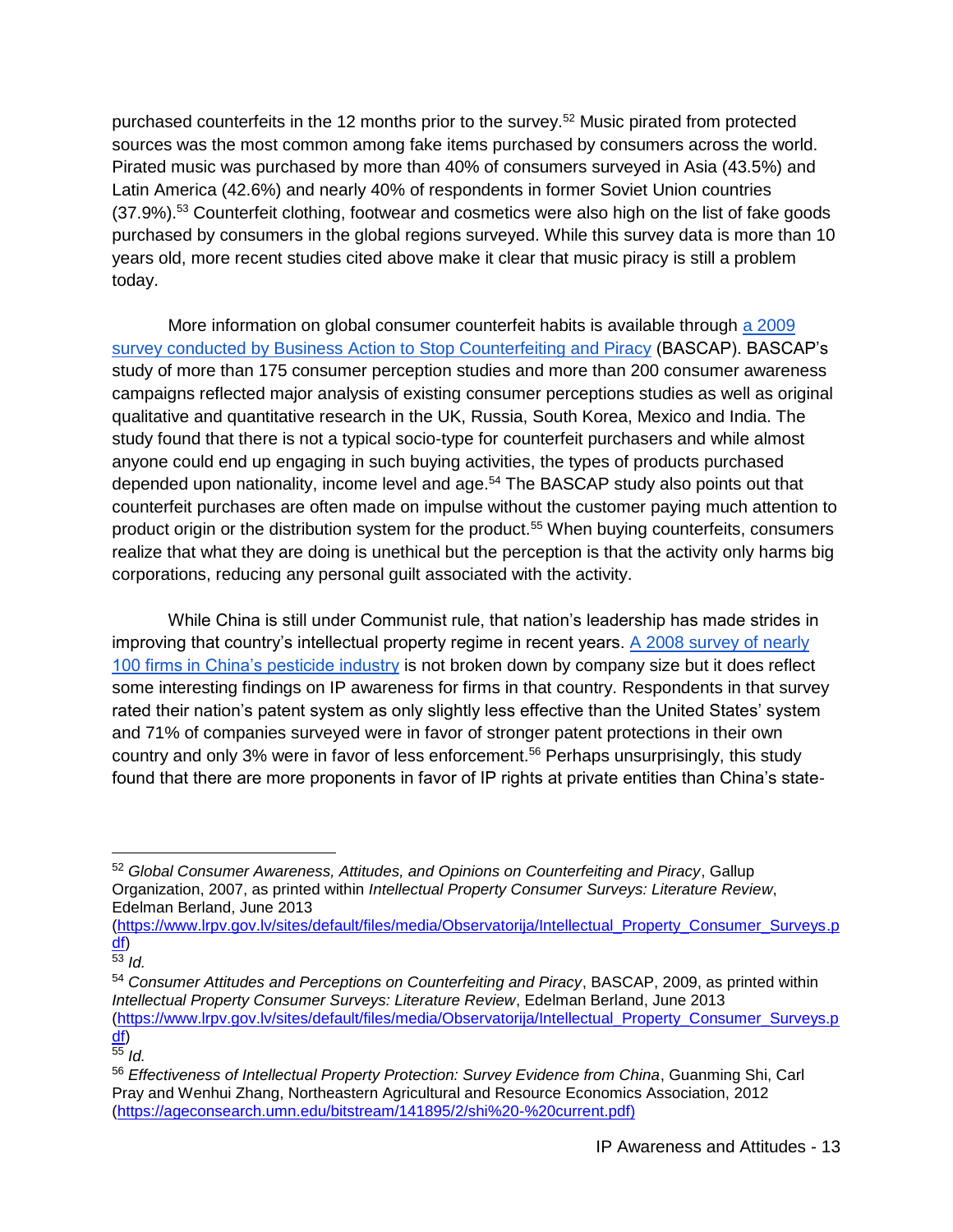owned enterprises.<sup>57</sup>

### **Tools for Increasing IP Awareness**

There are some tools which may be useful to educators or business people who want to take the initiative on improving the awareness of IP rights and their impact. For the most part, those resources are scant and seem geared towards limited audiences, though it is possible that the narrow focus of those resources may help targeted audiences more thoroughly assimilate the IP-related subject matter.

## Does your business own any IP that you have chosen not to protect?



Source: "Intellectual Property Awareness Survey 2015," Pg. 28 United Kingdom Intellectual Property Office

The U.S. Patent and Trademark Office (USPTO) has developed an **IP Awareness** [Assessment](https://ipassessment.uspto.gov/) in partnership with the National Institute of Standards and Technology/Manufacturing Extension Partnership (NIST/MEP) that allows professionals to test themselves in anywhere from five to 10 categories related to intellectual property.<sup>58</sup> Each assessment includes the following five categories: IP Strategies & Best Practices; International IP Rights; IP Asset Tracking; Licensing Technology to Others; and Using Technology of Others. Those taking the assessment can also choose to take any or all of the following five categories: Copyrights; Design Patents; Trademarks; Trade Secrets; and Utility Patents. The first five categories are more general in scope while the optional categories cover individual areas of IP

<sup>57</sup> *Id.*

<sup>58</sup> *IP Awareness Assessment*, U.S. Patent and Trademark Office [\(https://ipassessment.uspto.gov/\)](https://ipassessment.uspto.gov/)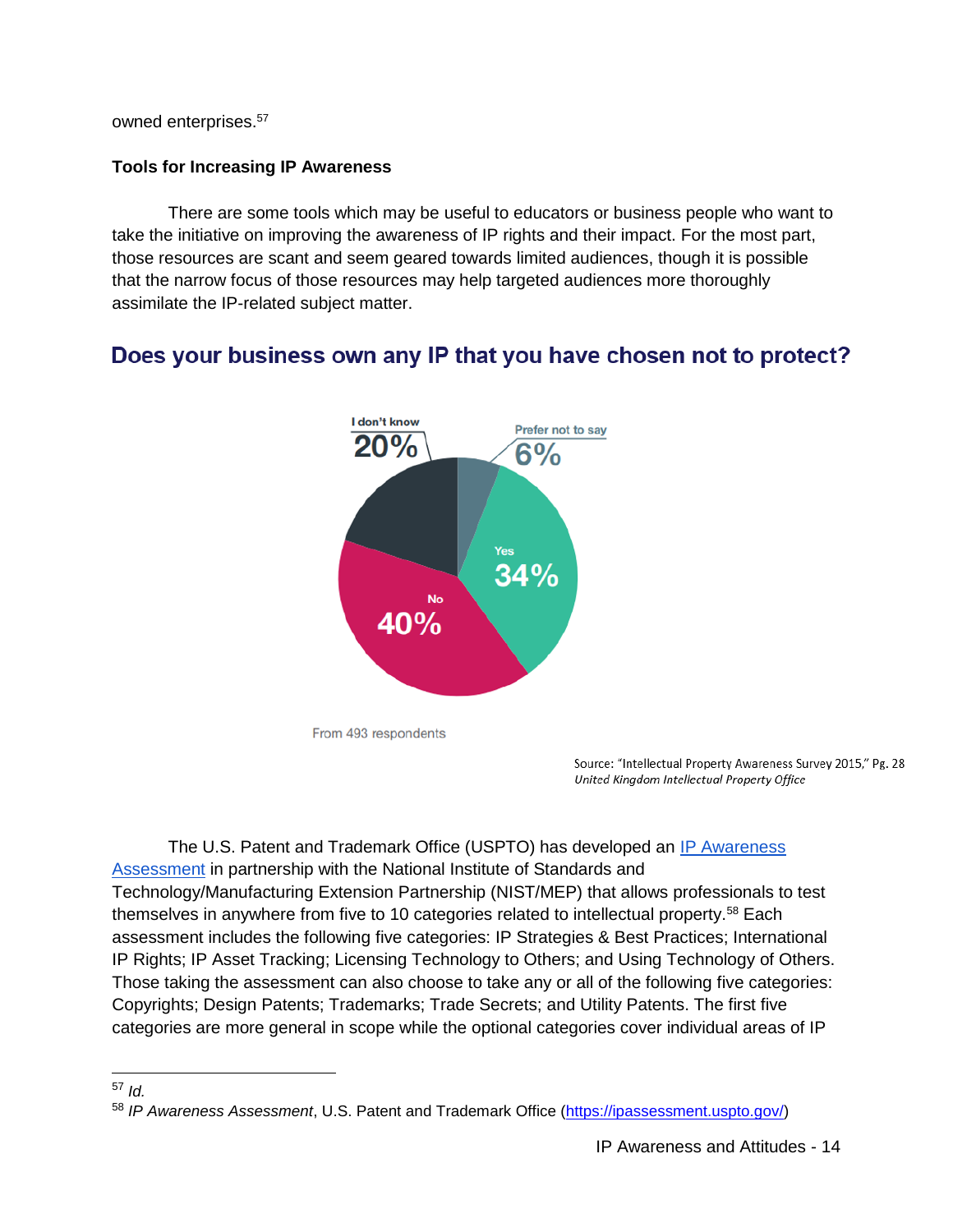assets which may not be important to certain businesses. The full IP Awareness Assessment contains 62 questions across the 10 categories and can be finished within about 20 to 30 minutes while a pre-assessment tool can help users opt out of unnecessary topics, reducing the amount of time needed to complete the assessment. Most of the questions in the assessment are answered with either "Yes," "No" or "Not Sure."

After completion of the IP Awareness Assessment, test takers are provided with an Assessments Results page that provides a customized list of further training resources based upon the answers submitted during the assessment. That page also allows users to retake either a customized assessment or an entirely new assessment to retest their understanding of IP subjects.

Over the past two decades, the World Intellectual Property Organization (WIPO) has developed a series of [Publications for Young People](https://www.wipo.int/publications/en/series/index.jsp?id=151) intended to reach children as young as eight years of age with IP-related subject matter.<sup>59</sup> Between 2001 and 2004, WIPO released comic books providing narratives which frame discussion of copyright, trademarks and patents. These comic books are geared towards children aged eight to 12 years and are available in at the six UN official languages: English, French, Spanish, Arabic, Chinese and Russian. In 2010, WIPO released two publications in a *Learn from the Past, Create the Future* series, one focused on copyright in the arts and the other discussing inventions and patents. These publications are geared towards children aged nine to 14 years and are available in the same languages although the copyright publication is not available in Russian. The most recent WIPO educational publication was released in 2017. Titled *Your Own World of IP*, this booklet covers the major aspects of intellectual property including patents, copyright, trademarks and designs and is geared toward adolescent readers.

In 2011, WIPO released a publication called *Honmono* which was created as part of a competition sponsored by the Japan Office of WIPO and other Japanese government agencies. This publication is a manga, a style of graphic novel which is endemic to the Japanese culture. It provides a narrative which is meant to explore health and safety issues related to counterfeit products. Along with the six UN official languages, *Honmono* is also available in Japanese and nine South-East Asian languages. The use of the manga style might make this publication less useful to a Western audience that also might benefit from this information, but it is possible that the use of this artistic style makes the publication even more relevant to the Japanese and South-East Asian audiences which are targeted by this booklet.

WIPO also makes resources for young audiences available through its [Respect for IP](http://respectforip.org/) website.<sup>60</sup> This site provides access to a series of educational units related to either copyright or trademarks which teaches these subjects through activity-based programming. Both of these IP educational programs have Teachers' Zones which provide support notes and other resources for teachers who want to implement the programs into their class curriculum. While both

<sup>59</sup> *Publications for Young People*, World Intellectual Property Organization [\(https://www.wipo.int/publications/en/series/index.jsp?id=151\)](https://www.wipo.int/publications/en/series/index.jsp?id=151)

<sup>60</sup> *Respect for Intellectual Property*, World Intellectual Property Organization [\(http://respectforip.org\)](http://respectforip.org/).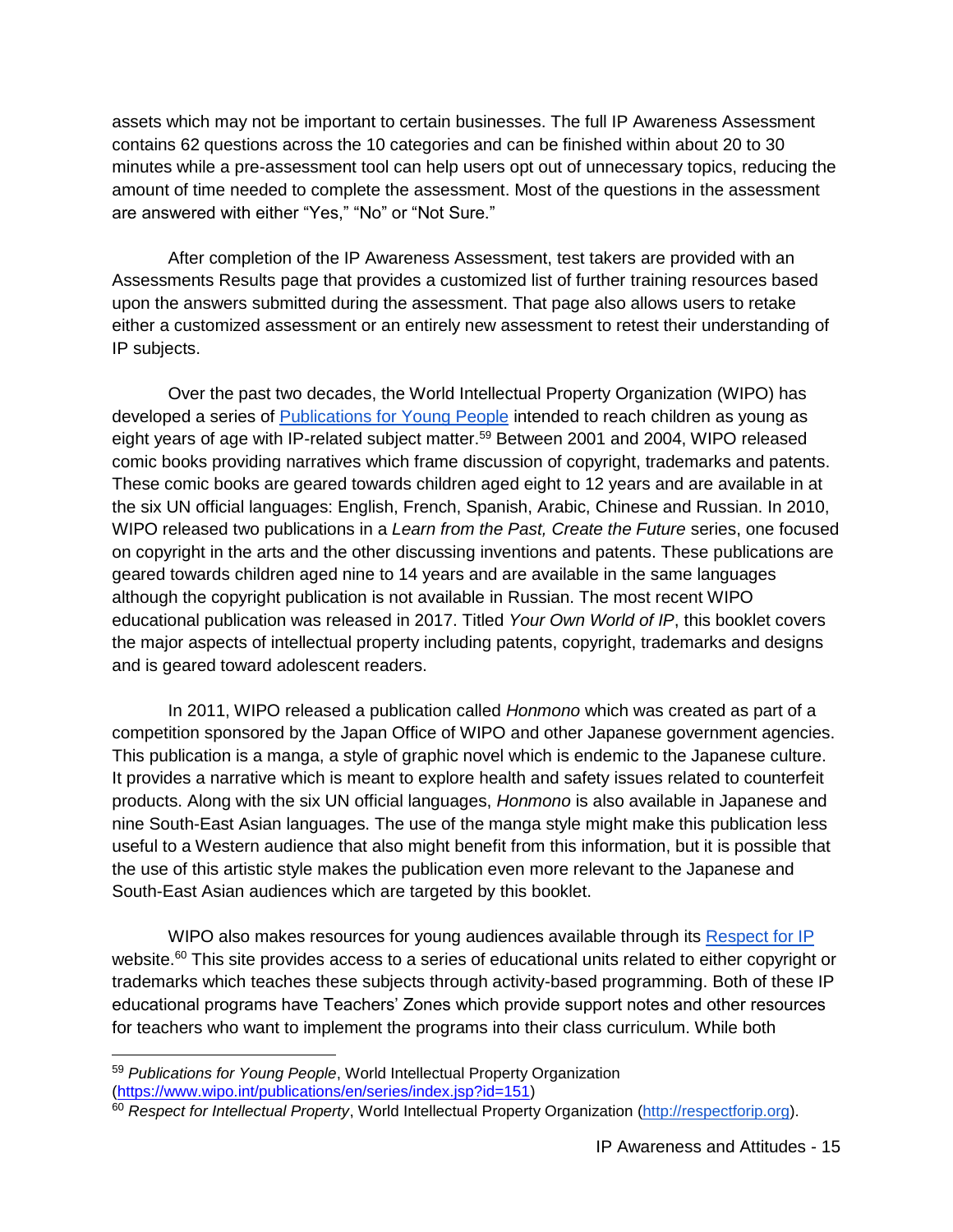programs are available for access online, all five units of the copyright program are available as offline printable resources.

UKIPO ["Cracking Ideas"](https://crackingideas.com/) portfolio of resources covers materials and activities for ages 5 through 16. The organization also provides resources for students and teachers at [universities](https://www.gov.uk/government/news/ipo-launch-new-ip-resources-for-universities-and-colleges)  [and colleges.](https://www.gov.uk/government/news/ipo-launch-new-ip-resources-for-universities-and-colleges)

High school-aged audiences across North America, Latin America, Asia, Africa and Europe are the focus of the [Unreal Campaign](https://www.inta.org/Advocacy/Pages/UnrealCampaign.aspx) coordinated by the International Trademark Association (INTA) along with more than 90 members partnering with the initiative.<sup>61</sup> The Unreal Campaign seeks to educate students on the importance of trademarks as IP and the dangers of counterfeits. The program has reached nearly 40,000 students aged 14 to 18 years since its founding in 2012 through both direct and online channels.<sup>62</sup> Along with [its official website,](https://www.unrealcampaign.com/learn-more) which features various counterfeiting statistics and a video blog, as well as various social media channels, Unreal Campaign programming is also available through in-class outreach, student engagement events at participation at third-party, youth-targeted events. The Unreal Campaign held 55 events during 2018, most of them being student engagement sessions. Multiple student engagement sessions were held in countries such as the U.S., the UK, Nigeria, Venezuela, Trinidad and Tobago, Brazil, Germany and France. The campaign held five student engagement sessions in January 2019 including two events in the U.S., two in Nigeria and one in Turkey.

### **Conclusions: There is an Increasing Global Disconnect Between IP Awareness and Understanding**

If there is one common theme that can be gleaned from the various studies of intellectual property awareness conducted around the world, it is that most people generally understand *that* IP is important, but not *why* IP is important. The consumer studies considered in this report show that consumers have a general understanding of the importance of IP but find it more convenient to purchase counterfeits or access content in response to cost or availability concerns. Despite a feeling that counterfeit purchases are unethical and pose a threat to legitimate businesses, intentional purchases of counterfeits continue. The SME studies also generally showed that businesses know that IP is important, but cost concerns keep them from incorporating IP into their business models in any meaningful way. Along with a failure to benefit from intellectual property, companies that misapprehend the value of IP are more likely to engage in the infringement of patents and trademarks.

Where there is understanding of IP subjects, studies like the 2014 *Florida Law Review* resource show that there is more understanding of copyright than patents among consumers. A greater understanding of copyright than patents was also evidenced in the 2015 UKIPO IP awareness survey of business entities. While 60% of firms in that survey knew that copyright

<sup>61</sup> *The Unreal Campaign*, International Trademark Association [\(https://www.inta.org/Advocacy/Pages/UnrealCampaign.aspx\)](https://www.inta.org/Advocacy/Pages/UnrealCampaign.aspx)  $62$  *Id.*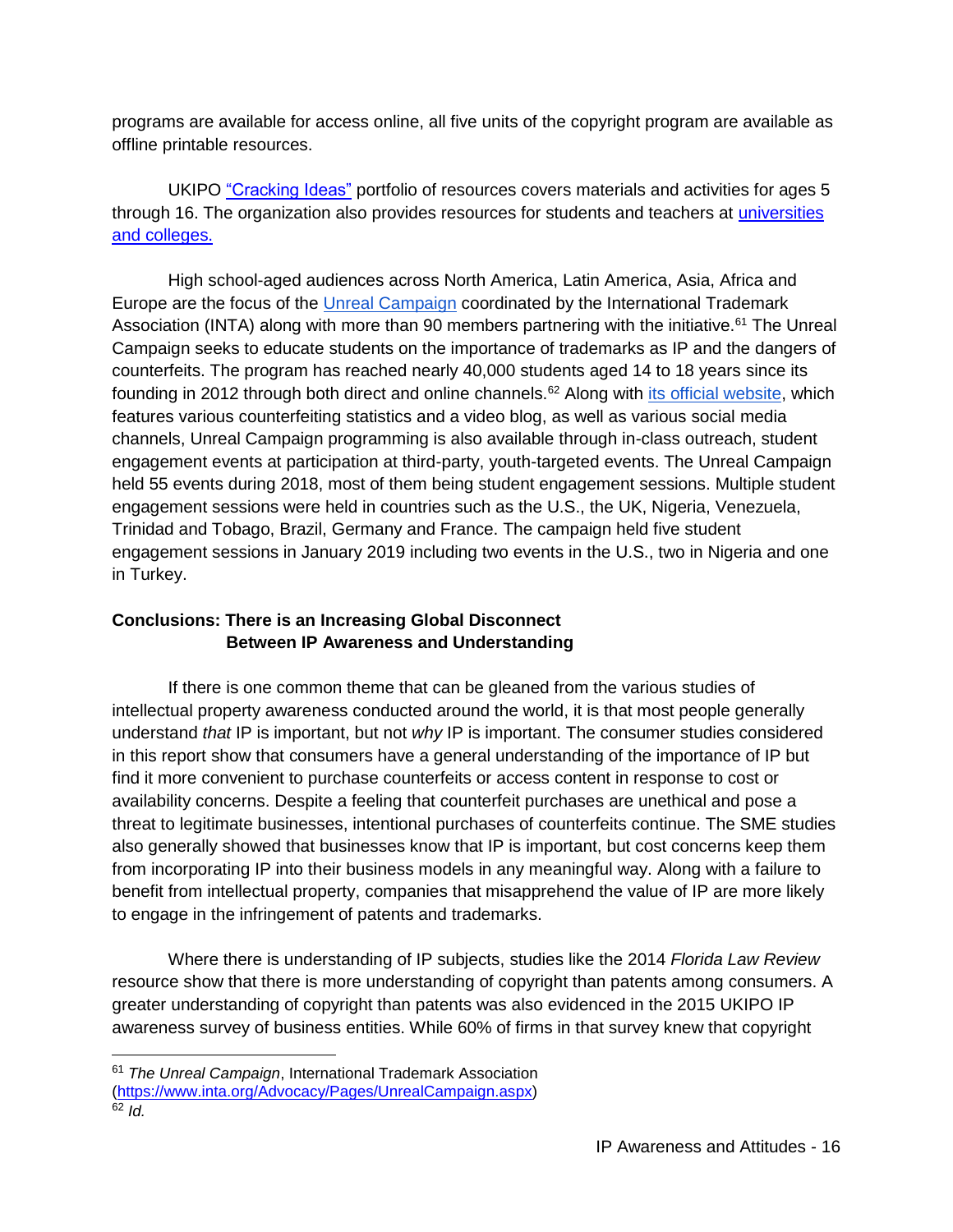protection existed outside of government registration, 79% of firms did not realize that disclosing an invention prior to filing a patent application could invalidate the application.<sup>63</sup> Both of these studies speak to the fact that copyright law may be easier to grasp for most individuals than patent law. This is particularly concerning because, generally speaking, patents are a more valuable form of IP than copyright. It may be more worthwhile to incorporate IP awareness activities regarding patent-related issues into discussion of copyright and counterfeits because they appear to have a better chance at being understood. Given that consumers also have a strong understanding of the unethical nature of counterfeit products, it is possible that information and educational resources that tie together the topics of trademark infringement and patent infringement, both of which create negative impacts for economies and societies alike, can better inform the public on patent issues.

Another conclusion that can be drawn from the research considered in this report is that both education levels and age have a pronounced effect on an individual's understanding of intellectual property. This seems to suggest that educational efforts to reach young people with IP subject matter may be more successful than IP awareness programs that are developed for the general public. Of particular interest is the fact that the WIPO's Publications for Young People website notes that the comic book publications, which are geared towards children from eight to 12 years old, have also been helpful to higher-level students and adults. $64$  Thus, just because an IP educational program has been developed for a younger audience does not mean that program cannot also be interesting and informative to older persons. If IP can be explained to a child, it can be explained to anyone. Other research, like the 2017 EUIPO findings on younger people being more attuned to authorized channels of digitally available content, show that young people will seek out IP-protected content legally if they know through which channels that content is available. At the very least, the college student surveys explored in this report show that many schools likely have to do a much better job of providing a basic level of IP education to students who will likely encounter IP in the course of their careers.

Finally, it appears that there's a common perception that IP only benefits large corporations which reflects a very low awareness of the fact that IP protections are most beneficial to the small- and medium-sized enterprises that can leverage IP to scale their operations upward. While the 2009 BASCAP survey may be an older study, it found that, even if they know that counterfeits are unethical, most consumers feel that purchasing fake goods does not hurt anyone other than large corporations.<sup>65</sup> Overall, the findings regarding consumer counterfeit purchases being driven by cost concerns also speak to the belief that many consumers have that it is important to keep their costs down despite the fact that entities in legitimate supply chains lose business. It also shows that consumers have little awareness of the cultural and scientific benefits that strong, enforceable IP rights provide to all people through the incentivizing of innovative and creative activities. Ironically enough, the low awareness of IP

<sup>63</sup> *Intellectual Property Awareness Survey 2015*

<sup>64</sup> *Publications for Young People*

<sup>65</sup> *Consumer Attitudes and Perceptions on Counterfeiting and Piracy*, BASCAP, 2009, as printed within *Intellectual Property Consumer Surveys: Literature Review*, Edelman Berland, June 2013